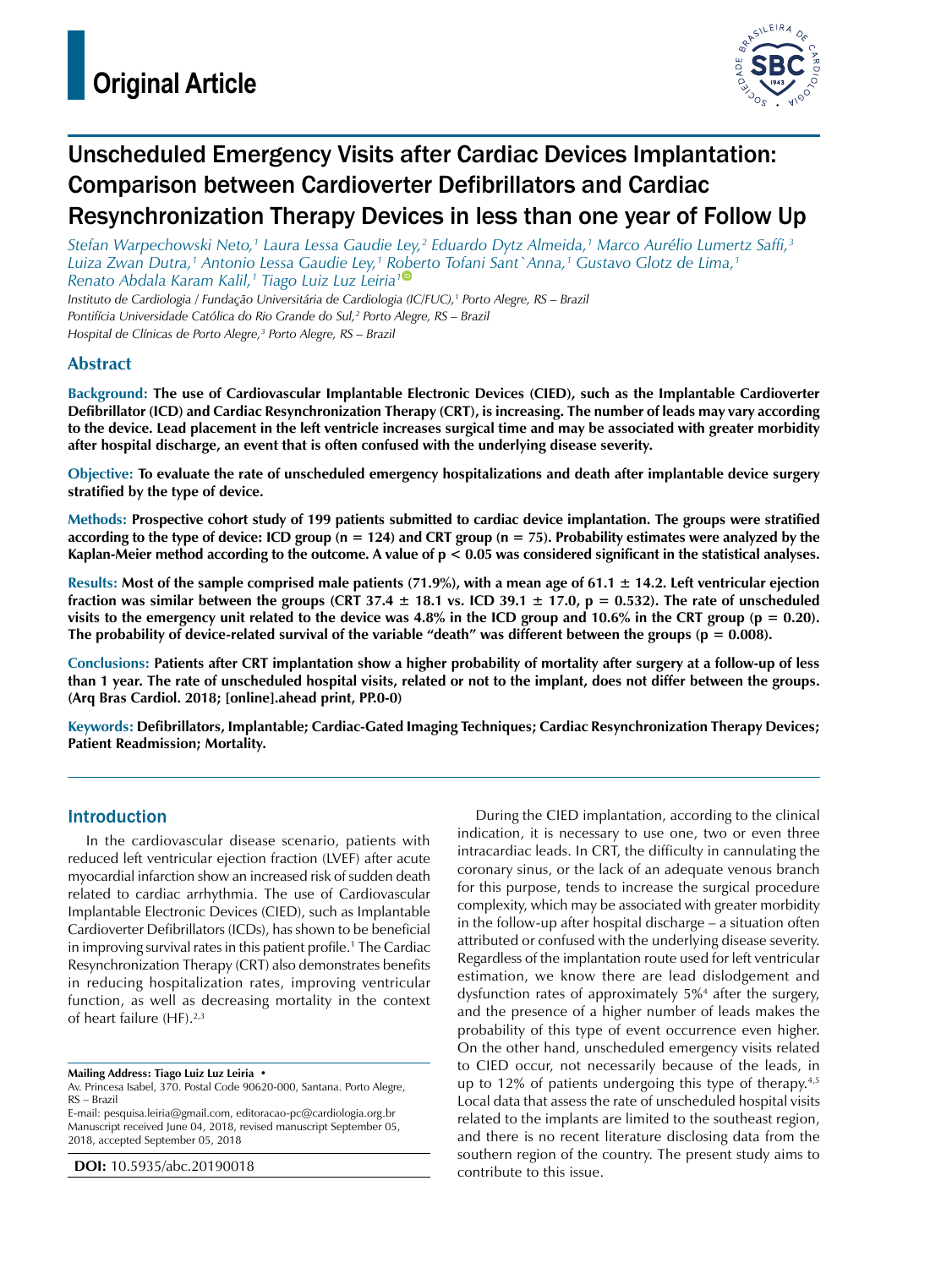## Methods

#### Study design

This was a prospective single-center cohort study developed in a high-complexity cardiology hospital located in southern Brazil.

#### Population

Patients aged 18 years or older submitted to ICD implantation or CRT from February 2014 to July 2015 were consecutively included. The cases of changes in generators without lead implantation were excluded.

#### Data collection

Data collection was performed from the moment immediately prior to the device implantation and, subsequently, at the time of visits to the emergency unit for medical care. The obtained data, recorded in the electronic medical record, were exported to an Excel database. The analyzed variables were clinical ones and related to the implant. The clinical variables were: (1) LVEF at the two-dimensional echocardiogram (Teicholtz or Simpson method, when indicated); (2) HF etiology, defined as valvular, ischemic or non-ischemic. In case of more than one etiology, we selected the one considered to be predominantly accountable for the condition; (3) patient functional class, classified according to the New York Heart Association classification. The variables related to the CIED implant were: (1) operative wound infections; (2) operative wound pain; (3) need to replace the leads; (4) upper limb venous thrombosis; and (5) device pocket hematoma.

#### **Outcomes**

The primary outcome was the occurrence of an unscheduled hospital visit related to the CIED implant. Visits resulting from HF worsening or progression were also considered for this analysis. The secondary outcome was all-cause mortality.

#### Ethical Considerations

This study was approved by the Research Ethics Committee of Instituto de Cardiologia – Fundação Universitária de Cardiologia do Rio Grande do Sul, under number 4983/14.

#### Data analysis

The Statistical Package for Social Sciences (SPSS), version 18.0, was used for the analyses based on the data stored in the Microsoft Excel spreadsheets. A two-tailed *p* value of less than 0.05 was considered significant in the statistical analyses. Continuous variables with parametric distribution were expressed as mean  $\pm$  standard deviation, while nonparametric variables were shown as median and interquartile range. The comparisons were made with Student's *t*-test for independent samples in variables with central tendency distribution and with Mann-Whitney test in those considered to be asymmetric. Categorical variables were expressed as absolute (n) and relative (%) frequencies and compared with the chi-square test. Probability estimates were calculated by the Kaplan-Meier method using long-rank. It was not possible to perform the multivariate analysis using Cox Regression due to the absence of events occurring in the ICD group, which prevented the calculation of the hazard ratio (HR).

## **Results**

During the study period, 1,174 surgeries were performed for device implantation. Of these, 224 were for ICD/CRT, 25 of which were exclusively for generator change, and were excluded from the evaluation. Figure 1 shows patient inclusion flowchart. The final analysis was performed with 199 patients. Table 1 shows the characteristics of the assessed population. There was a higher prevalence of male individuals in both groups. The mean age was similar, as well as the ejection fraction. The non-ischemic cardiomyopathy was the most prevalent etiology in both groups. Most implants were performed through the Brazilian Unified Public Health System (SUS). There was a statistically significant difference between the functional classes, with a higher percentage of patients in class III in both groups. Of all procedures, 57% were carried out for primary prevention of sudden death.

#### **Outcomes**

Regarding the outcomes, the rate of unscheduled visits to the emergency unit related to the device was 4.8% in the ICD group and 10.6% in the CRT group ( $p = 0.20$ ). Operative wound pain was the most prevalent complication related to the device (Table 2).

Figure 2 shows the incidence of the primary outcome of emergency visits-free survival during a median follow-up of 285 days ( $p = 0.214$ ). The incidence of unscheduled visits related to clinical conditions (not related to device implantation) did not differ between the groups, being 28.2% in the ICD group and 18.6% in the CRT group ( $p = 0.17$ ), including readmissions due to HF, as shown in Table 3.

Figure 3 shows the survival curve in both groups. There were 4 deaths in the CRT group and none in the ICD group. None of the deaths were related to the procedure itself. The causes of death were: 1 hemorrhagic stroke, 1 sudden death at home, 1 death due to multiple organ failure as a complication of infective endocarditis (secondary to a dental abscess, diagnosed 194 days after the implant) and 1 due to refractory HF.

### **Discussion**

Artificial cardiac stimulation has shown significant benefits since its initial implantation in 1958, crossing generations in continuous technical evolution and extending its range from the atrioventricular conduction disorders to dyssynchrony reduction. However, it still shows a significant percentage of complications, despite almost sixty years of use. Currently, the volume of procedures for CIED implantation shows increasing annual rates, due to the technological evolution of the method, the increase in the indications and the higher number of eligible patients.<sup>6</sup> At the same time, the greater longevity of the affected populations is a non-modifiable risk factor for long-term complications. Such a change in the scenario limits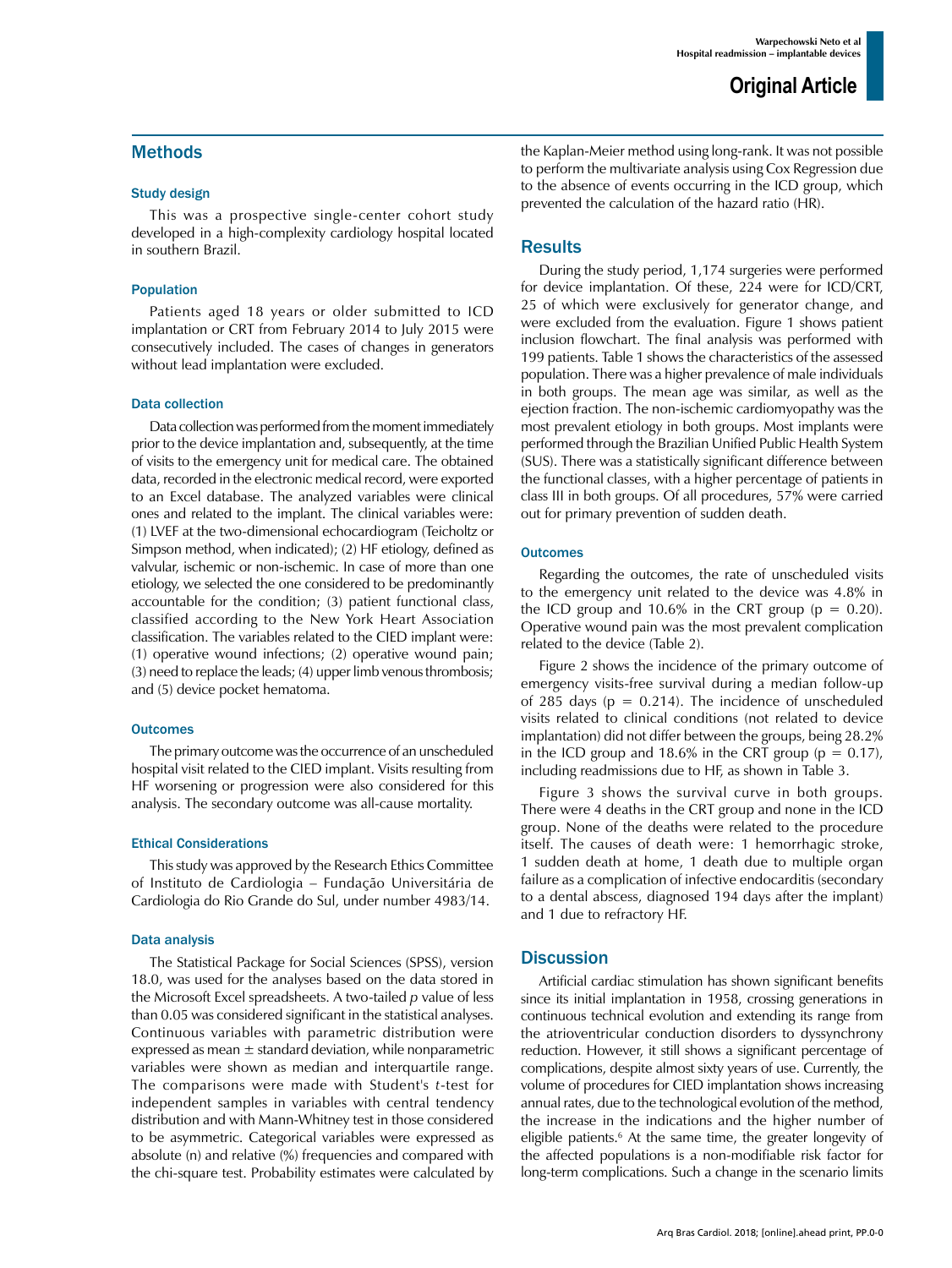

**Figure 1 –** *Inclusion flowchart of the study patients. CIED: cardiac implantable electronic device. ICD: implantable cardioverter-defibrillator. CRT: cardiac resynchronization therapy.*

#### **Table 1 – Sample characteristics. Porto Alegre, RS**

| Variable                              | Total $n = 199$ | $ICD n = 124$   | $CRT-P/D n = 75$ | p value |
|---------------------------------------|-----------------|-----------------|------------------|---------|
| Age, years*                           | $61.1 \pm 14.2$ | $61.1 \pm 14.3$ | $61.0 \pm 14.2$  | 0.963   |
| Male gender †                         | 143(71.9)       | 94(75.8)        | 49(65.3)         | 0.153   |
| LVEF $(\%)^*$                         | $38.4 \pm 17.4$ | $39.1 \pm 17.0$ | $37.4 \pm 18.1$  | 0.532   |
| Etiology†                             |                 |                 |                  | 0.043   |
| Non-ischemic cardiomyopathy           | 116(58.3)       | 66(53.2)        | 50(66.7)         |         |
| Ischemic cardiomyopathy               | 79(39.7)        | 56(45.2)        | 23(30.7)         |         |
| Valvular etiology                     | 4(2)            | 2(1.6)          | 2(2.7)           |         |
| Type of health care†                  |                 |                 |                  | 0.349   |
| <b>SUS</b>                            | 134(67.3)       | 87(70.2)        | 47(62.7)         |         |
| Supplementary health care             | 65(32.7)        | 37(29.8)        | 28(37.3)         |         |
| <b>Functional Class</b>               |                 |                 |                  |         |
| T                                     | 39(19.5)        | 32(25.8)        | 7(9.3)           | 0.007   |
| $\mathsf{I}$                          | 24(12)          | 13(10.4)        | 11(14.6)         |         |
| $\begin{array}{c} \hline \end{array}$ | 72(36.1)        | 36(29)          | 36(48)           |         |
| IV                                    | 31(15.5)        | 21(16.9)        | 10(13.3)         |         |

*\* Data shown as mean ± standard deviation; †Absolute and relative frequency; ICD: implantable cardioverter-defibrillator; CRT-P/D: cardiac resynchronization therapy; LVEF: left ventricular ejection fraction; SUS: Brazilian Unified Health System.*

the comparison of current data with the first era of stimulation, not only by the device evolution curve, the implant technique and population factor alterations, but also by the database of previous records – many of them comprising only complications demanding surgical intervention. Over the years, the variability of complication definitions has become more homogeneous, with a further description of conservative management adverse effects, with the inaccuracies in temporal definition of events having been overcome, now dichotomized as early or late within a time frame of 2 months. $6-8$  The current series, many limited to the review of the last 20 years, indicate the first sixty days as the period with the highest incidence of complications, with rates that fluctuate around 10%, in their majority.<sup>9,10</sup>

This study brings current national data on morbidity and mortality after ICD/CRT implantation. Our hospital is a tertiary cardiology center that performs approximately 1,000 device implants per year. The total incidence of complications related to the devices was 7% in the studied period, similar to that of other studies on the subject.<sup>11</sup> Our sample had an incidence of cable dislocation, infections and mortality of 0.5%, 2.5% and 2%, respectively.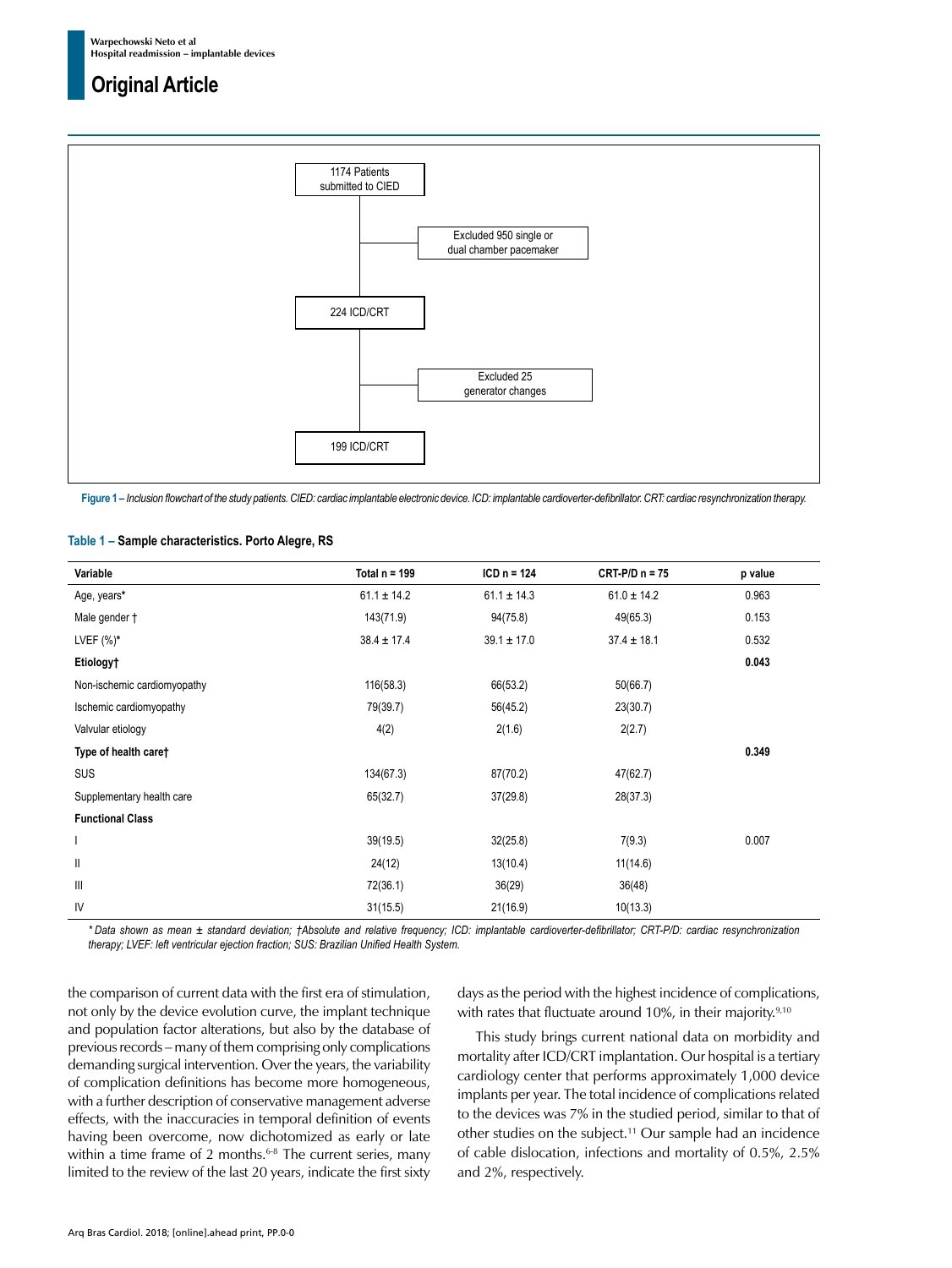| Variable                                    | Total $n = 199$ | $ICD_n = 124$ | $CRT-PD n = 75$ | p value |
|---------------------------------------------|-----------------|---------------|-----------------|---------|
| Device-related unscheduled emergency visit* | 14(7%)          | 6(4.8%)       | 8(10.6)         | 0.20    |
| Device-related complications'               |                 |               |                 | 0.45    |
| Surgical wound infection                    | 5(2.5%)         | $2(1.6\%)$    | 3(4%)           |         |
| Surgical wound pain                         | 6(3%)           | 2(1.6%)       | 4(5.3%)         |         |
| Lead change                                 | $1(0.5\%)$      | 0             | $1(1.3\%)$      |         |
| Upper limb venous thrombosis                | $1(0.5\%)$      | 1(0.8)        | $\mathbf{0}$    |         |
| Pocket hematoma                             | $1(0.5\%)$      | 1(0.8)        | 0               |         |
| Inappropriate shocks                        | 2(1%)           | $2(1.6\%)$    | 0               |         |
| Mortality                                   |                 |               |                 | 0.008   |
| Related to device implantation              | 0               |               |                 |         |
| Other causes                                | 4(2%)           | 0             | 4(5.3%)         |         |

#### **Table 2 – Outcomes of the study population. Device-related unscheduled emergency visit**

*\* Data shown as absolute and relative frequency; ICD: implantable cardioverter-defibrillator; CRT-P/D: cardiac resynchronization therapy.*



**Figure 2 –** *Kaplan-Meier estimate of survival probability according to device-related unscheduled emergency visits. Note: p = 0.214.*

Van Rees et al.,<sup>6</sup> in a systematic review of 18 clinical trials involving ICD/CRT implantation, found a mortality rate of 2.7% after ICD implantation (0.6% if considering only those without thoracotomy) and 0.7% after CRT. The incidence of lead dislodgement was 1.8% in the ICD group (without thoracotomy) and 5.9% in the CRT studies. Device pocket hematomas occurred in 2.4% of those with ICD and 2.2% with CRT; however, these percentages represented only cases that required surgical intervention. In our study, there was no difference between devices regarding the incidence of cable dislodgement, which is probably due to the low incidence of this complication in our sample. The incidence of CIED pocket hematoma found in our center was 0.8% in the ICD group and 0% in the CRT group.

When compared to other cohorts, we also found similar incidences of CIED-related complications. In a cohort of 1,929 patients, the incidence of surgical reintervention due to stimulation cable dislodgement, infection and mortality was, respectively, 4.4%, 1.5% and 3.2%.<sup>9</sup> Our cohort showed lower mortality and cable dislodgement rates, but 1% more incidence of bleeding. Among the patients with CRT, the incidence of cable dislodgement was 5%, compared to 1.3% in our cohort.

A retrospective record of 30,984 Medicare users submitted to device implantation found an incidence of major complications (cable dislodgement, cardiac tamponade, hemothorax and pneumothorax) of 4.26%, with no difference between CRT and ICD.<sup>12</sup> In the same analysis, ICD implantation showed a higher incidence of mechanical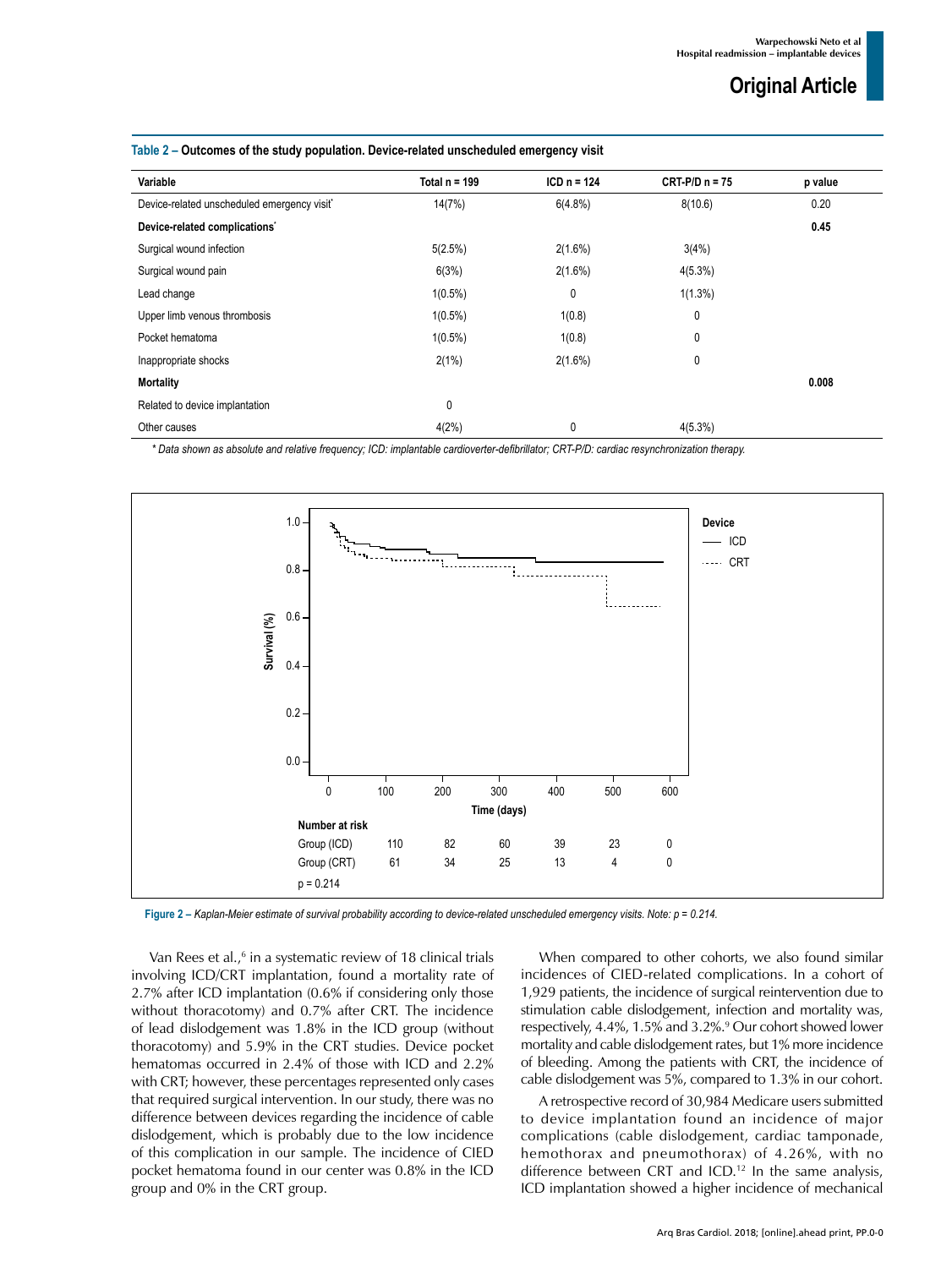#### **Table 3 – Outcomes of the study population. Unscheduled emergency visit unrelated to the device**

|                                                     | Total $n = 199$ | $ICD_n = 124$            | $CRT-P/D n = 75$         | p value |
|-----------------------------------------------------|-----------------|--------------------------|--------------------------|---------|
| Unscheduled emergency visit unrelated to the device | 49(24.6%)       | 35(28.2%)                | 14(18.6%)                | 0.17    |
| Stroke                                              | $1(0.5\%)$      | $\overline{\phantom{a}}$ | $1(1.3\%)$               | 0.79    |
| Tiredness                                           | $1(0.5\%)$      | $1(0.8\%)$               |                          | 0.43    |
| Headache/vertigo                                    | 3(1.5%)         | $3(2.4\%)$               | $\overline{\phantom{a}}$ | 0.44    |
| Glycemic disorders                                  | $1(0.5\%)$      |                          | $1(1.3\%)$               | 0.79    |
| LUL pain - non-anginal                              | 2(1%)           | $2(1.6\%)$               | $\overline{\phantom{a}}$ | 0.70    |
| Chest pain                                          | $13(6.5\%)$     | $9(7.2\%)$               | $4(5.3\%)$               | 0.81    |
| Abdominal pain                                      | $1(0.5\%)$      | $1(0.8\%)$               | $\overline{\phantom{a}}$ | 0.43    |
| Heart failure                                       | 18(9%)          | 13(10.4%)                | $5(6.6\%)$               | 0.51    |
| Acute lower limb ischemia                           | 2(1%)           | $2(1.6\%)$               |                          | 0.70    |
| Lower-limb myalgia                                  | $1(0.5\%)$      | $\overline{\phantom{a}}$ | $1(1.3\%)$               | 0.79    |
| Nausea/vomiting                                     | $1(0.5\%)$      | $1(0.8\%)$               |                          | 0.43    |
| Pneumonia                                           | 2(1%)           | $1(0.8\%)$               | $1(1.3\%)$               | 0.71    |
| Deep vein thrombosis                                | $1(0.5\%)$      | $1(0.8\%)$               |                          | 0.43    |
| Pulmonary thromboembolism                           | $1(0.5\%)$      | $\overline{\phantom{a}}$ | $1(1.3\%)$               | 0.79    |
| Herpes zoster                                       | $1(0.5\%)$      | $1(0.8\%)$               | $\overline{\phantom{a}}$ | 0.43    |

*\* Data shown as absolute and relative frequency; ICD: implantable cardioverter-defibrillator; CRT-P/D: cardiac resynchronization therapy; LUL: left upper limb*



**Figure 3 –** *Kaplan-Meier estimate of device-related survival probability. Note: p = 0.008.*

complications and infections, whereas CRT implantation showed a higher incidence of hematoma and hemorrhage – findings that were opposite to those identified in our study.

In a prospective Dutch cohort of  $1,517$  patients,<sup>4</sup> early complications were 9.2% and tended to a decrease after the first 6 months of implantation; the main ones, in order

of frequency, were related to the cable in 5.54% (3.34% of dislodgement), device pocket (4.75%, excluding infection), hematoma 2.9%, local trauma (2.77% – with pneumothorax being 2.24%) and pocket infection (0.64%). In the late period, cable complications remained the same and pocket-related complications decreased, especially regarding the infection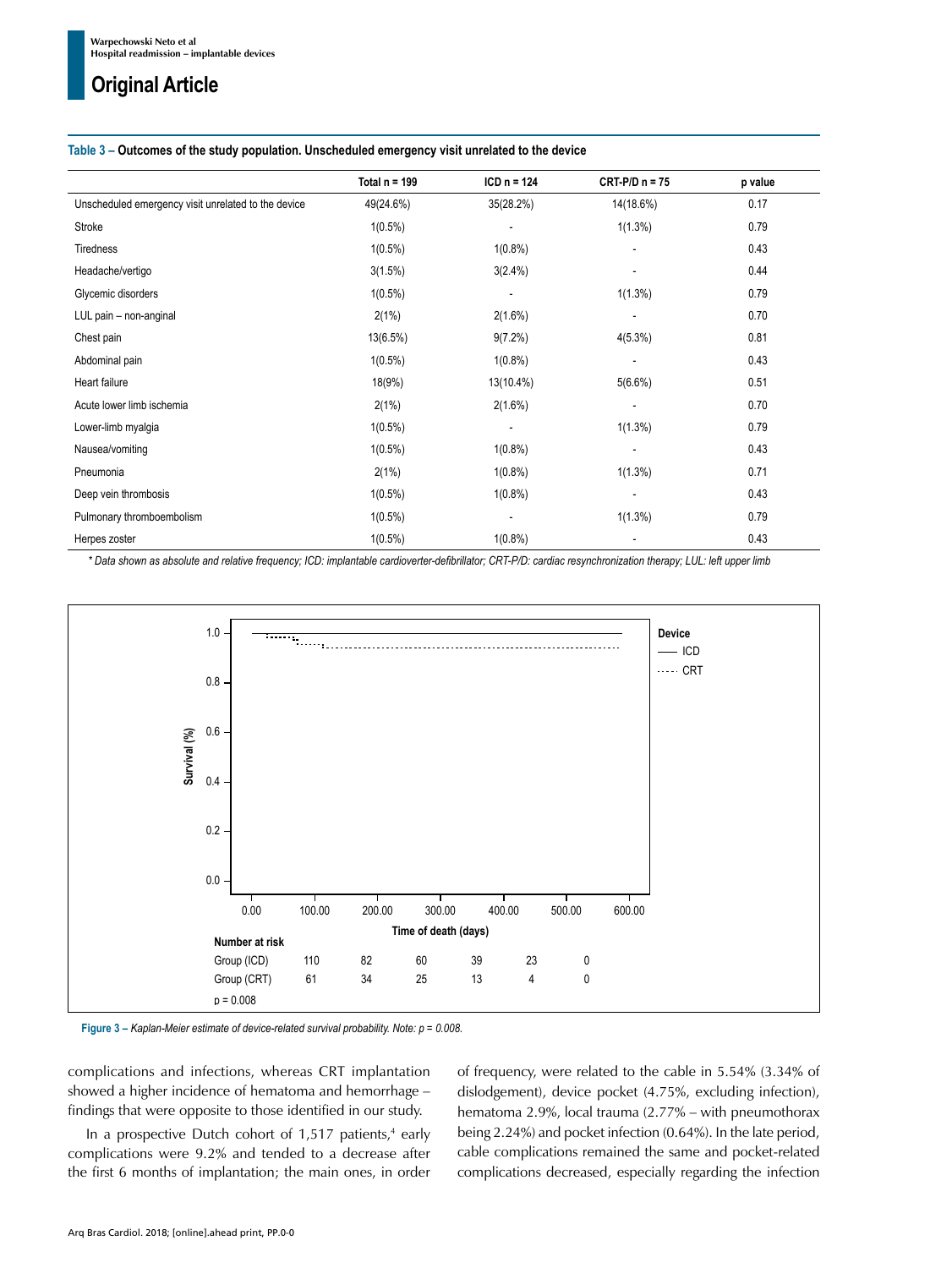and local hematoma subcomponents. There was no evaluation of CRT and ICD implants, with the sample being restricted to the conventional pacemaker implant. Nevertheless, the rates of infection and cable dislodgement were higher than that recorded in the present study.

#### Infections

An analysis of the PEOPLE<sup>13</sup> study (prospective cohort) evaluated 6,314 CIED implants at 44 centers. After 1 year, there were 633 deaths (10.1%), 548 (8.9%) non-infectious complications and 42 infections (0.56% in patients submitted to the first CIED implantation). In the multivariate analysis, the factors related to a higher risk of infection were the occurrence of fever in the 24 hours prior to the implantation, use of a temporary pacemaker and the need for early reintervention. Our sample found an incidence of pacemaker pocket infection in 2.5% of cases. The higher incidence, albeit in accordance with the literature, may be due to the fact that we did not evaluate the *de novo* implants and did not collect data regarding the use of a temporary pacemaker prior to the procedure.

A Polish registry with 1,105 patients showed substantially lower infection rates when compared to the other recent studies: 0.1% at 2 months and 0.4% at the late follow-up of 2.4 years.14 Although the antimicrobial prophylaxis is a well-established outcome factor of protection,<sup>15,16</sup> the registry differed from the others by the extended use of prophylaxis for a period of 5 days for surgical time >1h or immunosuppressive condition such as diabetes, chronic kidney disease, neoplasia or age >75 years. On the other hand, the percentages of device pocket hematoma were higher (6.1%), associated with platelet antiaggregation, triple therapy or, mainly, anticoagulation (present in 56% of patients). If, on the one hand, there is evidence that the occurrence of hematoma increases by 15-fold the risk of local infection, $13$  prospective studies on the duration of anticoagulation do not show worse outcomes with their maintenance in the peri-implantation period: on the contrary, they show a decrease of events.17,18 In a direct comparison between the two forms of stimulation, the ICD and CRT did not significantly differ, although absolute rates were higher in the ICD group.

In the present study, there was a difference between the groups regarding the proportions of ischemic etiology, which was higher in the ICD group, and in the functional class, characterized by higher class I proportions in the ICD group and class III in the CRT group. Among the non-device-related hospitalizations, the difference in functional class did not translate into a statistical discrepancy regarding the percentage of unscheduled visits, either in absolute numbers or the specific causal etiology (Table 3). Although there were no recorded deaths, the ICD group showed a higher proportion of important events, such as chest pain in the ischemic scenario, HF decompensation and acute limb ischemia. Compared to predictors of cardiac mortality models in resynchronization therapy,19,20 only 25% of the recorded deaths had an ejection fraction < 25% (specifically 28, 20, 58 and 29%) and 75% used loop diuretics at doses of 80mg/day or more. Right ventricular contractile dysfunction, an important factor associated with mortality, was not specifically analyzed in the present study. Inappropriate shocks, an important source of emergency consultations, were recorded in only 2 patients (14.28% of device-related visits) – both with cardioverter defibrillators.

Compared with recent national data, $21$  the present study displayed a large difference regarding pocket hematoma rates, showing a much lower percentage in our cohort, but a higher percentage of unplanned device-related readmissions (7% *vs*. 3.6%). It is important to emphasize that the current study did not account for the implantation of pacemakers without the ICD or CRT functions, situations that represented the majority of patients that were initially candidates for follow-up (Figure 1) and who, in fact, were included in a similar study, $21$  hindering the direct comparison between the findings. Furthermore, it should be remembered that the two assessed populations showed very different percentages of patients in functional class I and II (84.8% *vs*. 31.5% in this study).

#### Limitations

Among the main limitations of the study is the small sample size when compared to the larger series, and the follow-up period duration, which may have been short for some outcomes and prevents the direct comparison with the larger cohorts in the literature; the analysis of the MIRACLE-ICD study subgroup,<sup>19</sup> for instance, suggests that left ventricular cable dislodgements becomes more frequent in the long term, so our follow-up may have underestimated the occurrence of this complication in the CRT group.

Also, we emphasize the fact that the data represent the practices and the results of a single cardiology center in the south of Brazil, with the limitations of unicentric studies on the extrapolation of results. Compared with recent local literature, $21$  there are methodological differences regarding patient eligibility (mainly related to the type of device eligible for evaluation) and, consequently, considerable differences in baseline functional class and contractile function that limit the direct comparison between the studies regarding readmission predictors.

The difference between etiology and functional class between the groups is also a factor to be remembered. Although not statistically significant regarding the percentage of unscheduled visits to the emergency unit, regardless of whether or not it is associated with the procedure, the population's characteristics could lead to different results in the long-term follow-up, given the chronicity of the underlying diseases and their several forms of temporal evolution.

#### **Conclusion**

The results showed that patients submitted to CRT implantation, when compared to the ICD implantation cases, show a higher probability of mortality in the follow-up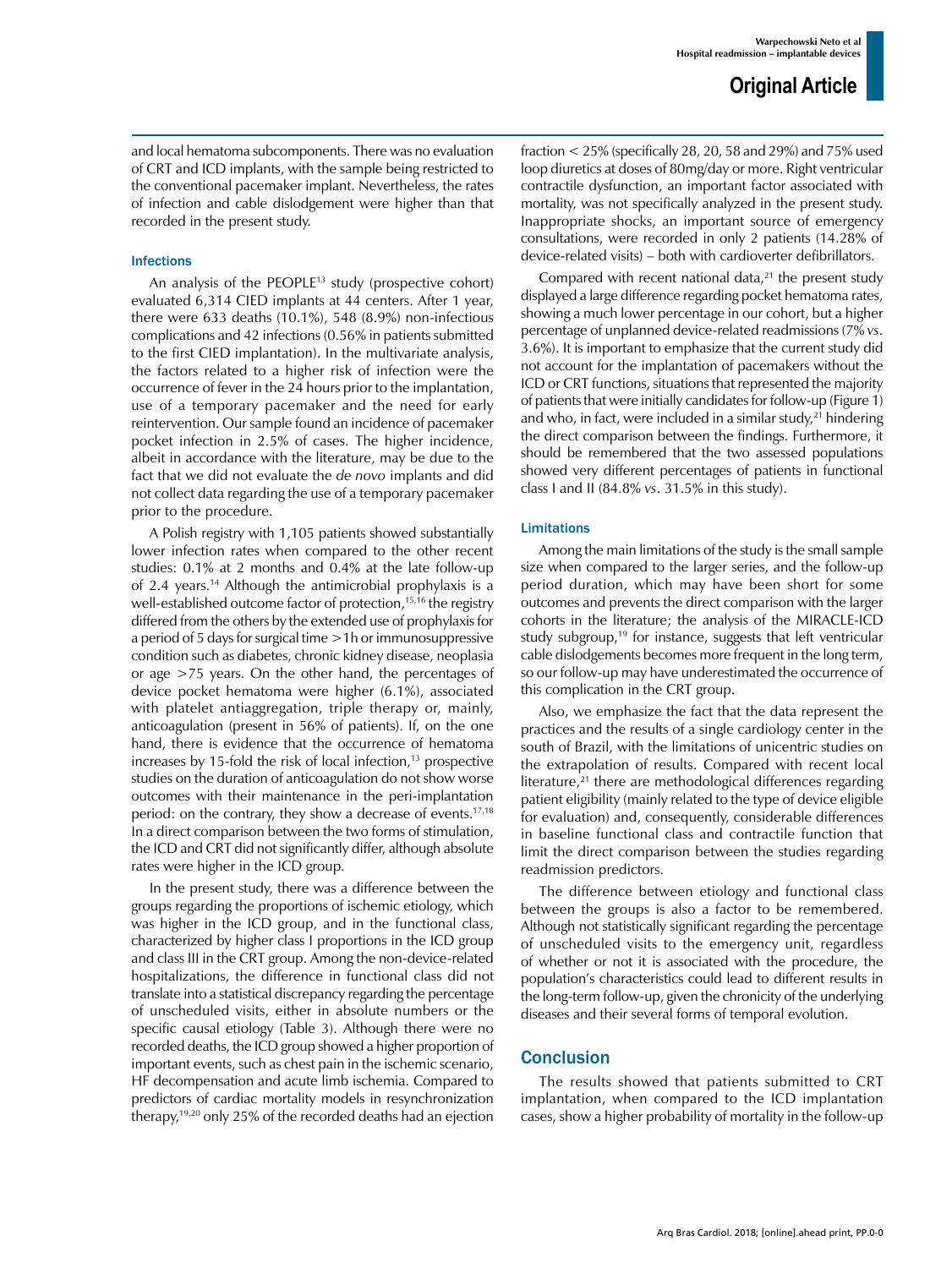period of less than 1 year. In contrast, the implant-related unscheduled hospital visit rate does not differ between the groups.

### Acknowledgment

The authors thank the Research Unit of the Cardiology Institute / University Foundation of Cardiology for the technical support in the publication of this work.

## Author contributions

Conception and design of the research, analysis and interpretation of the data and writing of the manuscript: Warpechowski Neto S, Ley LLG, Almeida ED, Saff MAL, Dutra LZ, Ley ALG, Sant`Anna RT, Lima GG, Kalil RAK, Leiria TLL; acquisition of data: Warpechowski Neto S, Ley LLG, Almeida ED, Saff MAL, Dutra LZ, Ley ALG, Lima GG, Kalil RAK; statistical analysis: Warpechowski Neto S, Ley LLG, Almeida ED, Dutra LZ, Ley ALG, Sant`Anna RT, Lima GG, Leiria TLL; obtaining funding: Kalil RAK, Leiria TLL; critical revision of the manuscript for intellectual content: Warpechowski Neto S, Ley LLG, Almeida ED, Saff MAL, Dutra LZ, Ley ALG, Sant`Anna RT, Lima GG, Kalil RAK, Leiria TLL.

## **References**

- 1. Moss AJ, Zareba W, Hall WJ, Klein H, Wilber DJ, Cannom DS, et al; Multicenter Automatic Defibrillator Implantation Trial II Investigators. Prophylactic implantation of a defibrillator in patients with myocardial infarction and reduced ejection fraction. N Engl J Med. 2002;346(12):877-83.
- 2. Cleland JG, Daubert JC, Erdmann E, Freemantle N, Gras D, Kappenberger L, et al; Cardiac Resynchronization-Heart Failure (CARE-HF) Study Investigators. The effect of cardiac resynchronization on morbidity and mortality in heart failure. N Engl J Med. 2005;352(15):1539-49.
- 3. Sosa EA, de Paola AA, Martinelli M, Costa R, Pimenta J, Lorga AM, et al. [Recommendations of the Department of Arrhythmia and Clinical Electrophysiology (DAEC) of the Brazilian Cardiology Society on indications for permanent pacemaker implantation, choice of stimulation mode, and indications for automatic cardioverter-defibrillator implantation]. Arq Bras Cardiol. 1995;64(6):579-83.
- 4. Udo EO, Zuithoff NP, van Hemel NM, de Cock CC, Hendriks T, Doevendans PA, et al. Incidence and predictors of short- and long-term complications in pacemaker therapy: the FOLLOWPACE study. Heart Rhythm. 2012;9(5):728-35.
- 5. Pakarinen S, Oikarinen L, Toivonen L. Short-term implantation-related complications of cardiac rhythm management device therapy: a retrospective single-centre 1-year survey. Europace. 2010;12(1):103-8.
- van Rees JB, de Bie MK, Thijssen J, Borleffs CJ, Schalij MJ, van Erven L. Implantation-related complications of implantable cardioverter-defibrillators and cardiac resynchronization therapy devices: a systematic review of randomized clinical trials. J Am Coll Cardiol. 2011;58(10):995-1000.
- 7. Wilkoff BL, Auricchio A, Brugada J, Cowie M, Ellenbogen KA, Gillis AM, et al; Heart Rhythm Society; European Heart Rhythm Association; American College of Cardiology; American Heart Association; European Society of Cardiology; Heart Failure Association of ESC; Heart Failure Society of America. HRS/EHRA expert consensus on the monitoring of cardiovascular implantable electronic devices (CIEDs): description of techniques, indications, personnel, frequency and ethical considerations. Heart Rhythm. 2008;5(6):907-25.

#### **Potential Conflict of Interest**

No potential conflict of interest relevant to this article was reported.

#### **Sources of Funding**

This study was funded by FAPPIC (Fundo de Apoio à Pesquisa do Instituto de Cardiologia / Fundação Universitária de Cardiologia).

#### **Study Association**

This study is not associated with any thesis or dissertation work.

#### **Ethics approval and consent to participate**

This study was approved by the Ethics Committee of the Instituto de Cardiologia/Fundação Universitária de Cardiologia under the protocol number 5374/17. All the procedures in this study were in accordance with the 1975 Helsinki Declaration, updated in 2013. Informed consent was obtained from all participants included in the study.

- 8. Lee DS, Krahn AD, Healey JS, Birnie D, Crystal E, Dorian P JS, et al; Investigators of the Ontario ICD Database. Evaluation of early complications related to De Novo cardioverter defibrillator implantation insights from the Ontario ICD database. J Am Coll Cardiol. 2010;55(8):774-82.
- 9. Ghani A, Delnoy PP, Ramdat Misier AR, Smit JJ, Adiyaman A, Ottervanger JP, et al. Incidence of lead dislodgement, malfunction and perforation during the first year following device implantation. Neth Heart. J 2014;22(6):286-91.
- 10. Ezzat VA, Lee V, Ahsan S, Chow AW, Segal O, Rowland E, et al. A systematic review of ICD complications in randomised controlled trials versus registries: is our 'real-world' data an underestimation? Open Heart. 2015;2(1):e000198.
- 11. Tobin K, Stewart J, Westveer D, Frumin H. Acute complications of permanent pacemaker implantation: their financial implication and relation to volume and operator experience. Am J Cardiol. 2000;85(6):774-6.
- 12. Reynolds MR, Cohen DJ, Kugelmass AD, Brown PP, Becker ER, Culler SD, et al. The frequency and incremental cost of major complications among medicare beneficiaries receiving implantable cardioverter-defibrillators. J Am Coll Cardiol. 2006;47(12):2493-7.
- 13. Klug D, Balde M, Pavin D, Hidden-Lucet F, Clementy J, Sadoul N, et al; PEOPLE Study Group. Risk factors related to infections of implanted pacemakers and cardioverter-defibrillators: results of a large prospective study. Circulation. 2007;116(12):1349-55.
- 14. Tajstra M, Gadula-Gacek E, Kurek A, Adamowicz-Czoch E, Olszowski D,  $Ostr$  et al. Complications in recipients of cardioverter-defibrillator or cardiac resynchronization therapy: Insights from Silesian Center Defibrillator registry. Cardiol J. 2017;24(5):515-22.
- 15. Da Costa A, Kirkorian G, Cucherat M, Delahaye F, Chevalier P, Cerisier A, et al. Antibiotic prophylaxis for permanent pacemaker implantation: a metaanalysis. Circulation. 1998;97(18):1796-801.